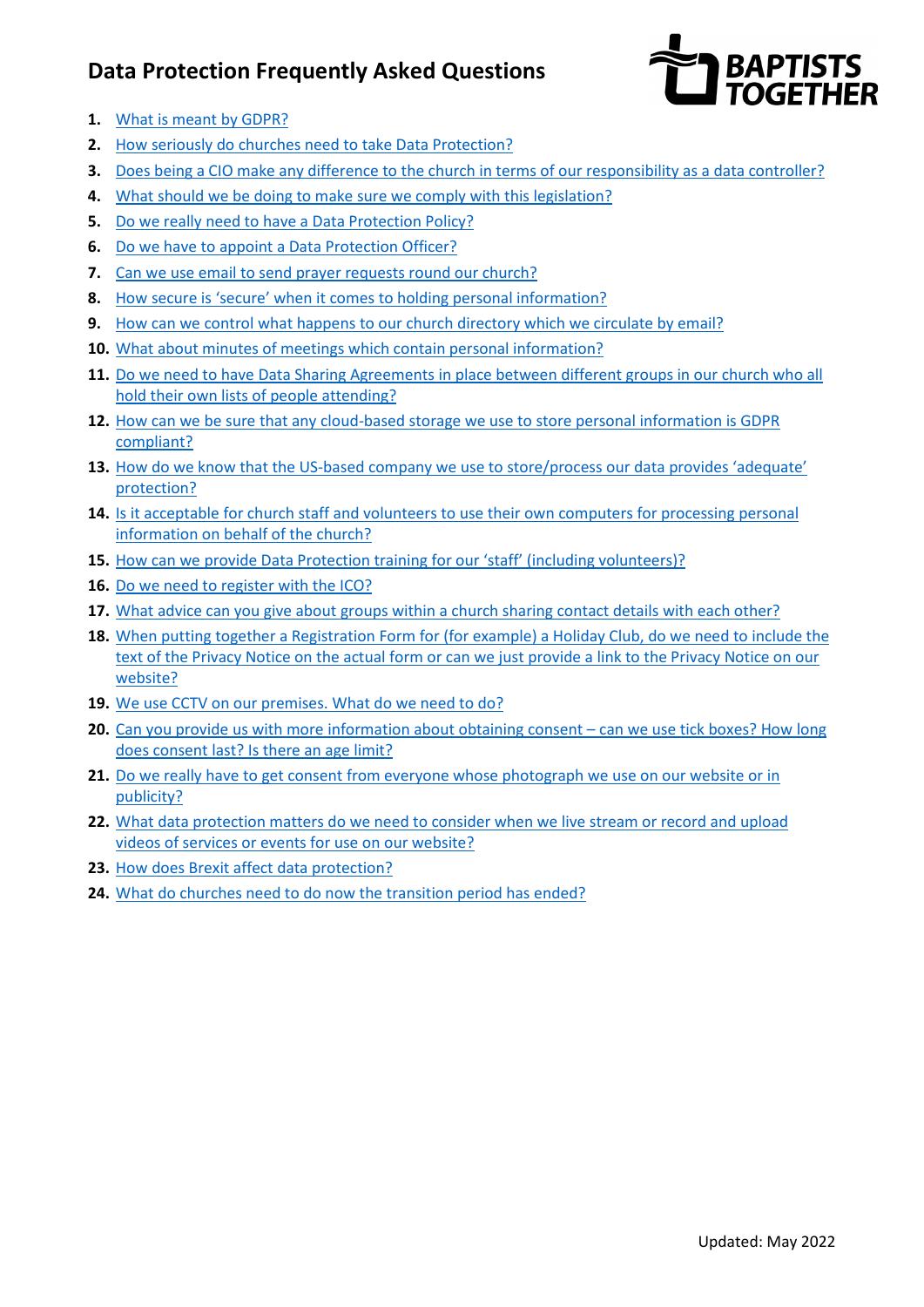### <span id="page-1-0"></span>**What is meant by GDPR?**

GDPR stands for the new General Data Protection Regulations which took effect from 25 May 2018. These regulations (and the Data Protection Act 2018) replaced the 1998 Data Protection Act strengthening the rights of individuals to control the personal information which organisations hold about them. Once the UK left the EU the 'UK GDPR' replaced the existing 'EU GDPR' but kept all of the main principles, obligations and rights in place.

Under these regulations the ICO (Information Commissioner's Office) has powers to impose very large fines on organisations which misuse personal information. Many have had to make significant changes to their ways of working. The Baptist Union are committed to providing information and resources specifically tailored to the needs of our member churches.

#### <span id="page-1-1"></span>**How seriously do churches need to take Data Protection?**

Very seriously. This legislation applies as much to a small church as it does to a large company – providing that small church holds personal information either on a computer or in a paper-based filing system. This is why we have revised our [Guideline Leaflet](https://www.baptist.org.uk/Articles/368695/BUC_Guideline_Leaflet.aspx) (L13) and put together a web-page of helpful information. [\(www.baptist.org.uk/gdpr\)](http://www.baptist.org.uk/gdpr) From this page you can follow a link to ou[r Data Protection Documents](https://www.baptist.org.uk/Groups/304642/Data_protection_documents.aspx) page.

It is important to note that for all the talk about the potential for large fines to be imposed, the ICO remain committed to their main role of "guiding, advising and educating organisations about how to comply with the law." They are more concerned with helping organisations 'get it right' than they are with fining them for small misdemeanours, however, it is still possible that a church could be reported to the ICO for a Data breach.

#### <span id="page-1-2"></span>**Does being a CIO make any difference to the church's responsibility as a data controller?**

No. There is a technical difference in that in a CIO it is the CIO itself which is the Data Controller rather than the Trustees in an unincorporated church - but their responsibilities are the same in both cases.

#### <span id="page-1-3"></span>**What should we be doing to make sure we comply with this legislation?**

Make sure at least one person in your church reads our Guideline Leaflet and then works through the checklist at the end.

#### <span id="page-1-4"></span>**Do we really need to have a Data Protection Policy?**

If you hold personal information either on a computer or in a paper-based filing system then the answer is YES. To assist with churches with this we have provided a template policy for churches to adapt to suit their own circumstances. This is available free of charge on the [Data Protection Documents](https://www.baptist.org.uk/Groups/304642/Data_protection_documents.aspx) page on our website. There is also a link to this from our main Data Protection page: via [www.baptist.org.uk/gdpr](http://www.baptist.org.uk/gdpr) 

It is, however, equally important to make sure you have reviewed your processes and procedures for handing personal information so that they are compliant with your policy.

#### <span id="page-1-5"></span>**Do we have to appoint a Data Protection Officer?**

Churches do not need to appoint someone in this capacity, but churches will find it extremely helpful to have a member of staff or one of their Charity Trustees take on responsibility for ensuring the church abides by its policy - and to act as a point of contact for anyone with concerns as to how their information is being handled. This person could be a "Data Protection Trustee" or whatever title you choose.

#### <span id="page-1-6"></span>**Can we use email to send prayer requests round our church?**

YES - but churches should take time to review their guidelines for how this is used. This is not a new issue as under the 1998 Data Protection Act, passing on (in a 'written' form) sensitive personal information about someone without their consent was breaching the Data Protection guidelines. Our general guidance on this issue would be that churches should ensure that: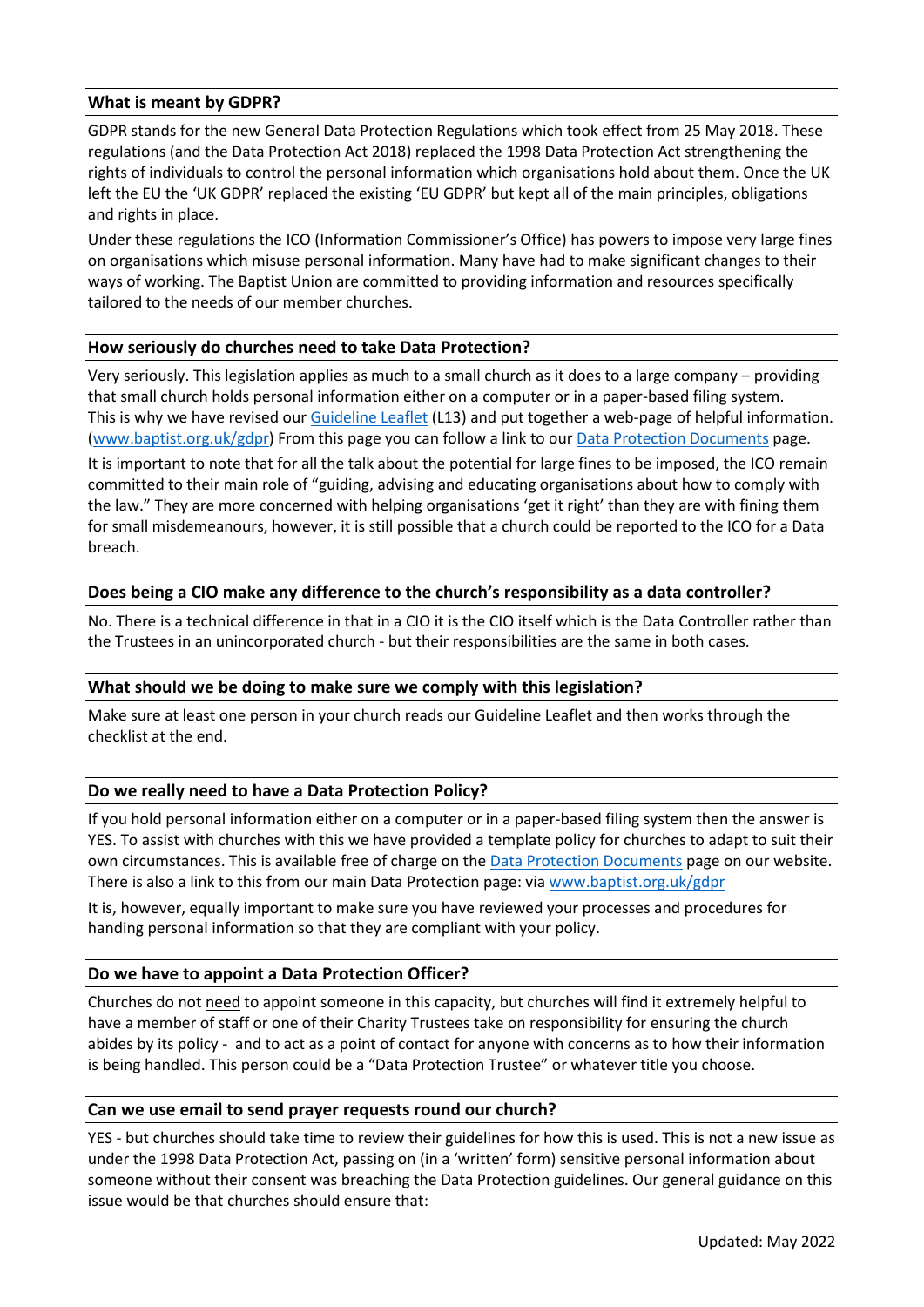- a) Wherever possible they make sure that the people who are being prayed for have given their consent (which can be verbal) for this. There will be people (particularly if they are not actually part of the church) who would be very unhappy to discover that something they thought they had shared with one person in confidence was suddenly being relayed by email around a group of other people they don't know;
- b) Nothing is included in an email which you wouldn't want the person concerned to see e.g. opinions about the person;
- c) The people on the prayer-chain are asked to delete the email once it is not needed any more. This could be as soon as they have prayed, when a further update is received or when a situation has changed/improved so that prayer is no longer needed.

Some churches send such emails by text message or 'WhatsApp' and the same principles apply for this or any similar method.

### <span id="page-2-0"></span>**How secure is 'secure' when it comes to holding personal information?**

Data protection legislation states that "appropriate technical and operational measures" need to be taken to protect personal information which is being held. It is up to organisations to work out what this means for them.

One rule of thumb is that the more sensitive the information (and therefore the more damaging the effect of it being lost or stolen) the greater the level of security which is needed. Churches need to consider how valuable, sensitive or confidential the information they hold is and what damage or distress could be caused to individuals if there was a security breach. They can then decide what security measures should be put in place to protect it.

### <span id="page-2-1"></span>**How can we control what happens to our church directory which we circulate by email?**

In essence you will not be able to 'control' what happens to any directory once you have distributed it. This is the case whether it is sent by email or printed off and handed out – paper copies could be left lying around or passed on anywhere! What is important is that those whose names and contact details are on such a list are aware of how it is to be circulated and they can make their own judgement about the risks to them.

It is, however, a good idea to ask people to destroy old copies of a church directory when a new one is issued and to ensure that anyone who no longer wants their details to be included in the directory are removed from it as soon as reasonably practicable.

### <span id="page-2-2"></span>**What about minutes of meetings which contain personal information?**

In one way or another, most meeting minutes will contain personal information – whether that is the names of the people attending or speaking or being talked about. This means that any individuals who are named or explicitly referred to do have the right to see those minutes.

It is therefore helpful to bear that in mind when writing the minutes.

Generally speaking, minutes do not (and probably should not) contain sensitive personal information and, as they are often made widely available, there is no real need to hold these 'securely'.

There will however be occasions where minutes are taken of meetings where such information is discussed and it is felt necessary to record details in those minutes. Greater care needs to be taken with how such minutes are stored and distributed.

# <span id="page-2-3"></span>**Do we need to have Data Sharing Agreements in place between different groups in our church who all hold their own lists of people attending?**

You do not need Data Sharing Agreements in place as they are only recommended where data is being shared between different organisations (as Data Controllers). Unless all your church groups are going to register as separate Data Controllers (which they shouldn't unless they are separate organisations or charities) you do not need any such agreements in place.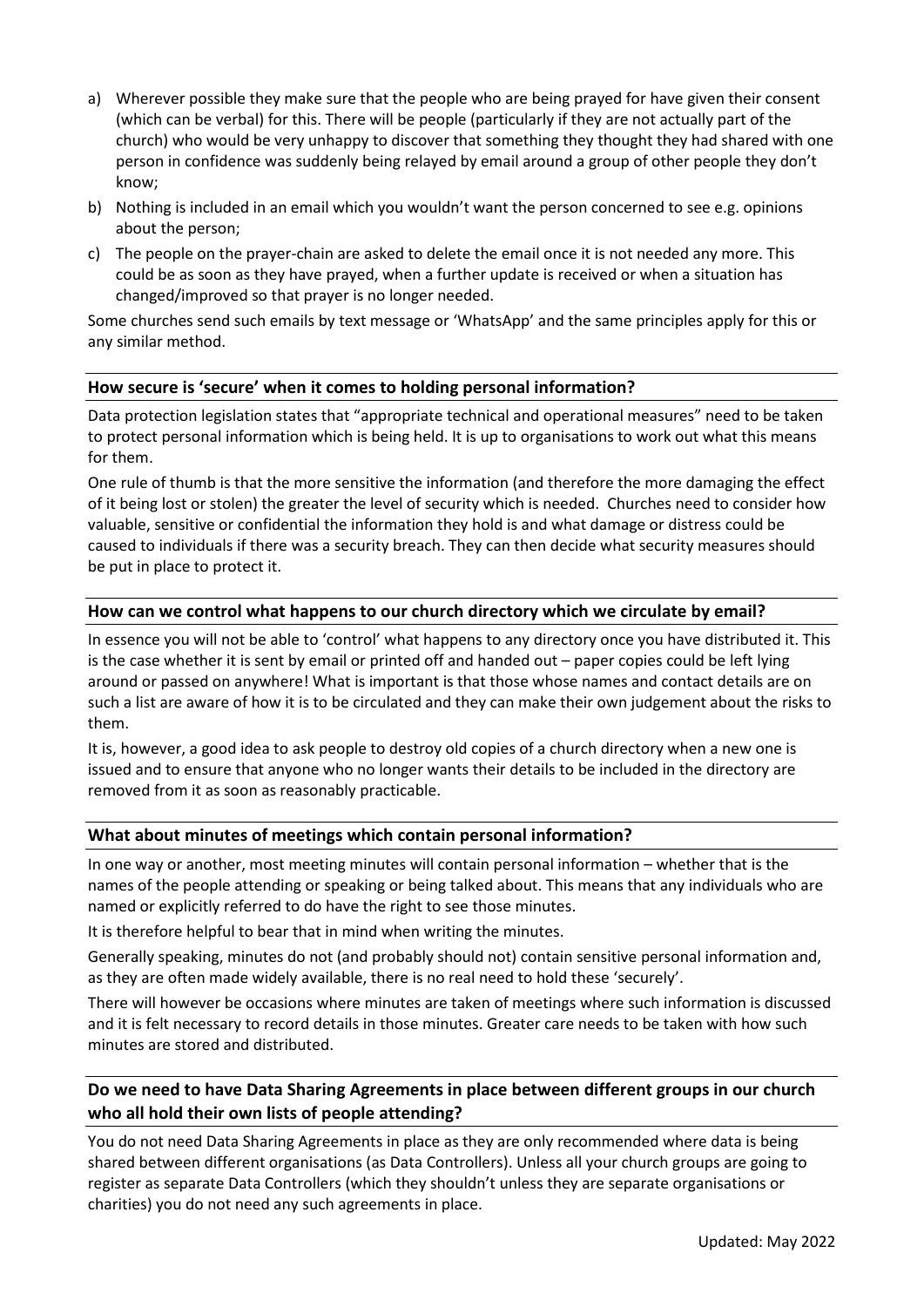## <span id="page-3-0"></span>**How can we be sure that any cloud-based storage we use to store personal information is GDPR compliant?**

Many of the major providers of these services will have published information about their terms and conditions and how they are GDPR-compliant. The church should look at these and consider what they might need to do to continue using these services in a compliant way.

For example, Google has a dedicated page about "How to opt in to the Data Processing and Security Terms and EU Model Contract Clauses" – see [https://support.google.com/cloud/answer/6329727?hl=en.](https://support.google.com/cloud/answer/6329727?hl=en) Once the additional Ts&Cs are accepted, Google does the rest. These arrangements should be provided for in the church's policies.

# **How do we know that the US-based company we use to store/process our data provides 'adequate' protection?**

The DP principle on this states that personal data should not be transferred outside the UK unless that country provides an 'adequate' level of protection for the processing of personal data. There is no definition of 'adequate' but it will depend on what that data is (which isn't very helpful).

The UK has not yet made an adequacy decision regarding the US and so the Information Commissioner's Office (ICO) would expect that Standard Contractual Clauses (SCCs) be included in any agreement between the church (as a data controller) and any organisation processing personal data on behalf of the church where that processing takes place in the US (this includes data storage). The church, as a data controller, has a duty to ensure that SCCs are applied to restricted international transfers of personal data to the US.

Thankfully, large multinational organisations are aware of international data protection requirements and typically they already have the SCCs in place. However, you should still check that the company/organisation is GDPR compliant by checking out their privacy policy, which will be on their website. For example, you can find information on Apple's compliance with UK GDPR international data transfer requirements under the heading "Transfer of Personal Data Between Countries" on their website [here.](https://www.apple.com/uk/legal/privacy/en-ww/) Apple clearly does use SCCs in international data transfers, and this is the basis on which you can be confident that using iCloud data storage is GDPR compliant.

This guidance also applies when transferring personal data to any organisation that is based in a country not covered by an adequacy decision from the UK.

# <span id="page-3-1"></span>**Is it acceptable for church staff and volunteers to use their own computers for processing personal information on behalf of the church?**

GDPR does not prohibit the use of personal computers and email accounts as long as it is done with the approval of the data controller. What is important is that the church has clear policies in place about how data should be handled and what security measures need to be taken.

### <span id="page-3-2"></span>**How can we provide Data Protection training for our 'staff' (including volunteers)?**

- The L13 Guideline Leaflet has a page with some suggestions for training
- Our webinars are available from [www.baptist.org.uk/GDPR](http://www.baptist.org.uk/GDPR) which some may find helpful
- We have a PowerPoint (and a script) with some basic data protection training for church members available on our [Data Protection Documents](https://www.baptist.org.uk/Groups/304642/Data_protection_documents.aspx) page.

#### <span id="page-3-3"></span>**Do we need to register with the ICO?**

YES - unless you are confident you meet the exempt conditions for not-for-profit organisations as outlined below. As the annual fee for churches is only £40 (£35 if you pay by Direct Debit) you should register if you think you may be processing information which falls outside this exemption.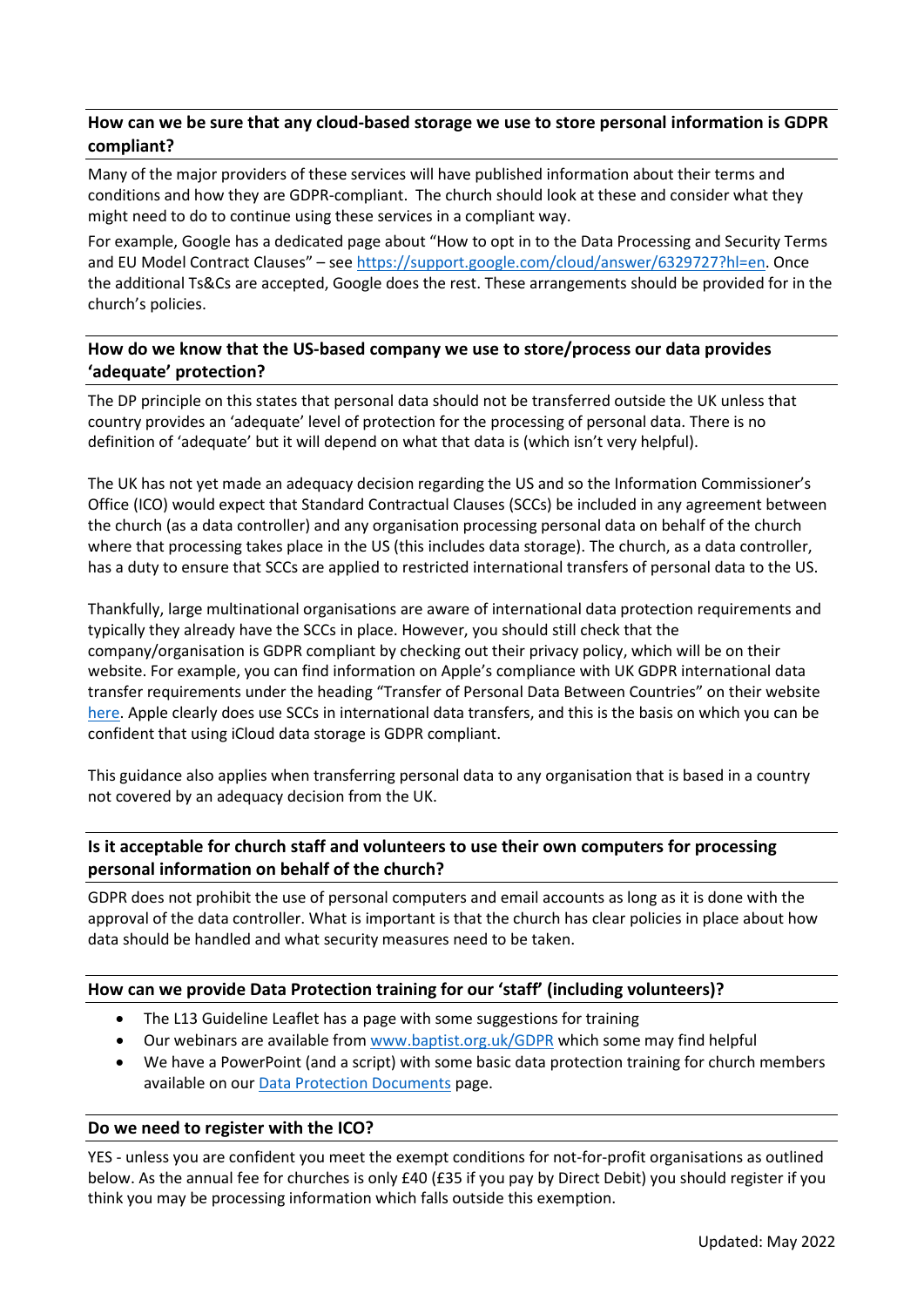The quickest way to register with the ICO is online at [www.ico.org.uk/for-organisations/register.](http://www.ico.org.uk/for-organisations/register) Alternatively, you can ring 0303 1123 1113

'Not-for profit' organisations (including churches) are exempt from registration if they meet all of the following conditions:

- you are only processing data for the purposes of establishing or maintaining membership or support for a body or association not established or conducted for profit (i.e. your church), or providing or administering activities for individuals who are members of the body or association (your church) or have regular contact with it
- − you only hold information about individuals whose data you need to process for this exempt purpose (i.e. church members and those in regular contact with it)
- − the personal data you process is restricted to personal information that is necessary for this exempt purpose only

# <span id="page-4-0"></span>**What advice can you give about groups within a church sharing contact details with each other – are privacy statements or specific consent needed?**

It is our view that communications within House Groups or internal church groups do not involve sharing information with the church/Trustees as the Data Controller, so would not require privacy statements or require consent. In addition, you can argue that the operation of such church groups are in the legitimate interests of the church so specific consent is not required.

# <span id="page-4-1"></span>**When putting together a Registration Form for (for example) a Holiday Club, do we need to include the text of the Privacy Notice on the actual form or can we just provide a link to the Privacy Notice on our website?**

You can simply have a link to a privacy notice on your website but you would need to be sure everyone completing the form was able to access that. Also it would be helpful to at least include the basics of the Privacy Notice on the form so that the people from whom you are collecting information have some idea what you will do with it without having to look elsewhere.

Using the sample 'holiday club' privacy notice in our Privacy Statements leaflet you could put the information in paragraph 2 on the form and then say 'For more information about how we hold your data and your rights under Data Protection legislation please go to ........"

### <span id="page-4-2"></span>**We use CCTV on our premises. What do we need to do?**

The ICO have information about the use of CCTV (including a Code of Conduct) which can be found at [Video](https://ico.org.uk/for-organisations/guide-to-data-protection/key-dp-themes/video-surveillance/)  [Surveillance | ICO](https://ico.org.uk/for-organisations/guide-to-data-protection/key-dp-themes/video-surveillance/)

If you do have CCTV then you will certainly need to be registered with the ICO.

## <span id="page-4-3"></span>**Can you provide us with more information about obtaining consent – can we use tick boxes? How long does consent last? Is there an age limit?**

Much of what we do in church life does not require the consent of individuals as we can use 'Legitimate Interest' as the legal grounds for processing.

You will need consent for 'Direct Marketing' of people who are not members or regular attenders and the advice we have received is that churches should also obtain consent where personal information is to be published in any way where it can be seen or accessed by people outside the church. This includes a published 'Church Directory' (or similar) as well as photographs or recordings of clearly recognisable people on a church's website or social media sites or in printed publicity.

**Tick boxes:** The best way to obtain consent is to use a form – paper or electronic – which people complete. Using tick-boxes are fine but what you should not use are 'pre-ticked' boxes or any other form of default consent.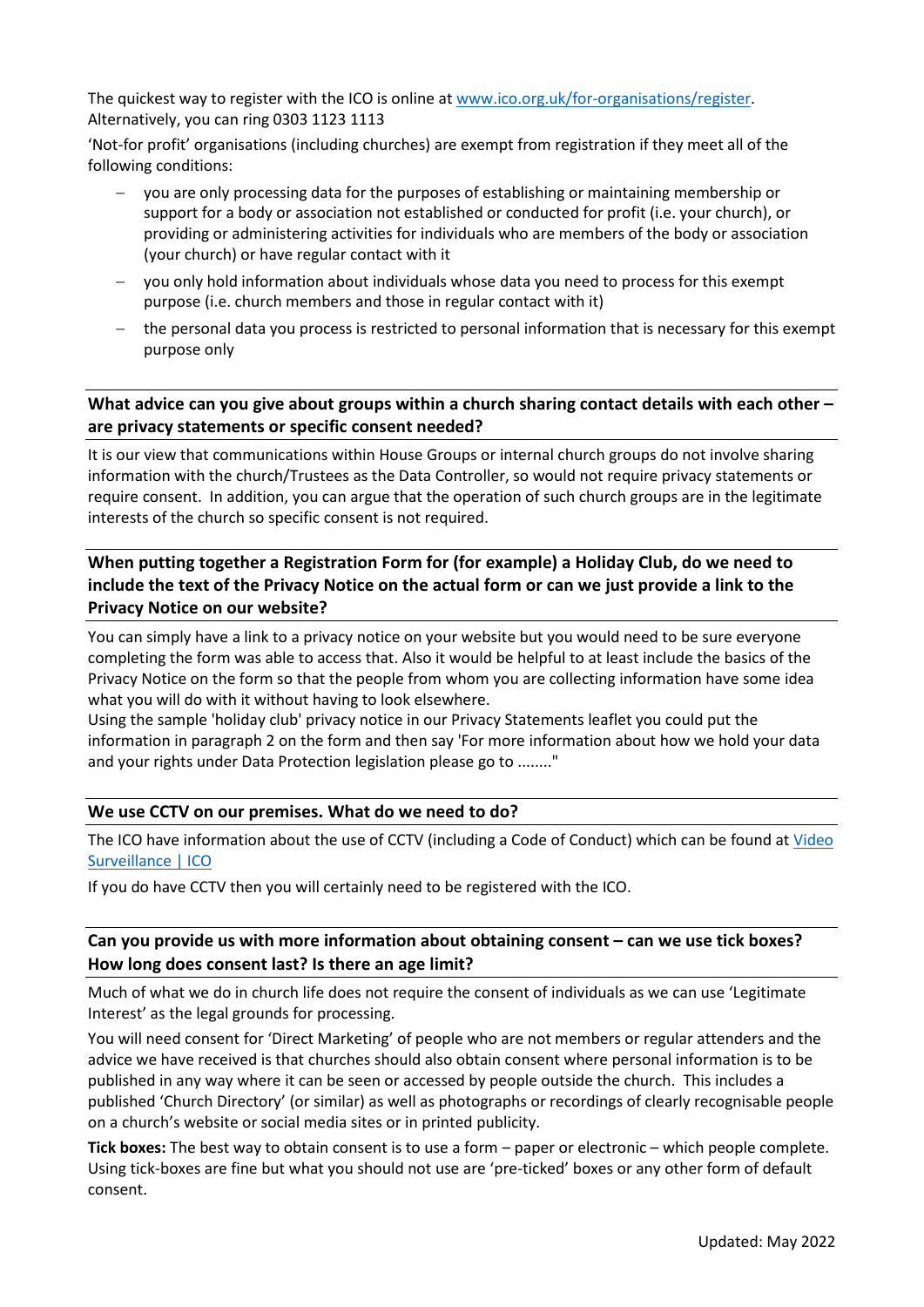**Time limits:** GDPR does not set a specific time limit for how long consent will last. This will depend on the "context, the scope of the original consent and the expectations of the data subject". However, the guidelines recommend that as best practice, consent should be refreshed at appropriate intervals in order to ensure that the data subject remains well informed about how their data is being used and their rights. You will need to interpret this for your own context.

**Age of consent:** Under GDPR the default age at which a person is no longer considered a child is 16. It is therefore our view that you should obtain specific consent from young people aged 16 and over to be included in a Church Directory (and not just included along with their parents) or to have their photographs published.

In the UK children aged 13 or over are able provide their own consent for **online services.** More information on gaining consent from children in this context can be found at [https://ico.org.uk/for](https://ico.org.uk/for-organisations/guide-to-the-general-data-protection-regulation-gdpr/applications/children/)[organisations/guide-to-the-general-data-protection-regulation-gdpr/applications/children/](https://ico.org.uk/for-organisations/guide-to-the-general-data-protection-regulation-gdpr/applications/children/)

# <span id="page-5-0"></span>**Do we really have to get consent from everyone whose photograph we use on our website (or other social media sites) or in publicity?**

Someone's photograph is part of their personal information and should be treated in the same way as other personal information. In our view it would be difficult to argue that it is in the church's legitimate interest to publish photos of easily identifiable individuals. Even if a church believes that this is possible, they should not be doing so in a way that could cause upset or offence to those whose pictures they want to use.

The reality is that there are some people who have very good reasons for not wanting their photograph published and we need to respect that.

There are no hard and fast rules on this but in our view churches should

- always gain specific consent when publishing photographs of named individuals (or of any children under 16)
- − always seek to gain consent when publishing pictures of clearly identifiable unnamed individuals
- provide as much information as possible when taking pictures at services or events. Such information should explain what the photographs will be used for and give clear instructions as to what people should do if they do not wish their picture to be taken or used by the church.
- Provide a 'photo' free area of the worship area where people can sit if they do not wish to be photographed.

# **What data protection matters do we need to consider when we live stream or record and upload videos of services or events for use on our website?**

A church should seek consent from any individuals appearing on screen (where they can be identified) for their involvement in the filming and the processing of their personal data through video footage. Records of these consents should be kept, in line with the church data retention policy. This should be straightforward when there are limited numbers of people involved who are clear on the purpose for which their data will be used in the service.

Where a church is planning to hold a service in the church with a congregation and broadcast it at the same time to a wider audience (either live or later) then this may involve processing images of the persons attending the service who might be filmed and identifiable from the footage. It would be disproportionate to obtain consent from everyone in the congregation for their personal data to be used in this way. The simplest way to achieve data protection compliance is to position cameras in such a way as to avoid capturing the images of those in the wider congregation. Where this is not possible, the church should make every effort to provide information about the filming to members and attendees in advance, which will enable those attending to decide to opt out if they wish or to sit in a designated area in the church